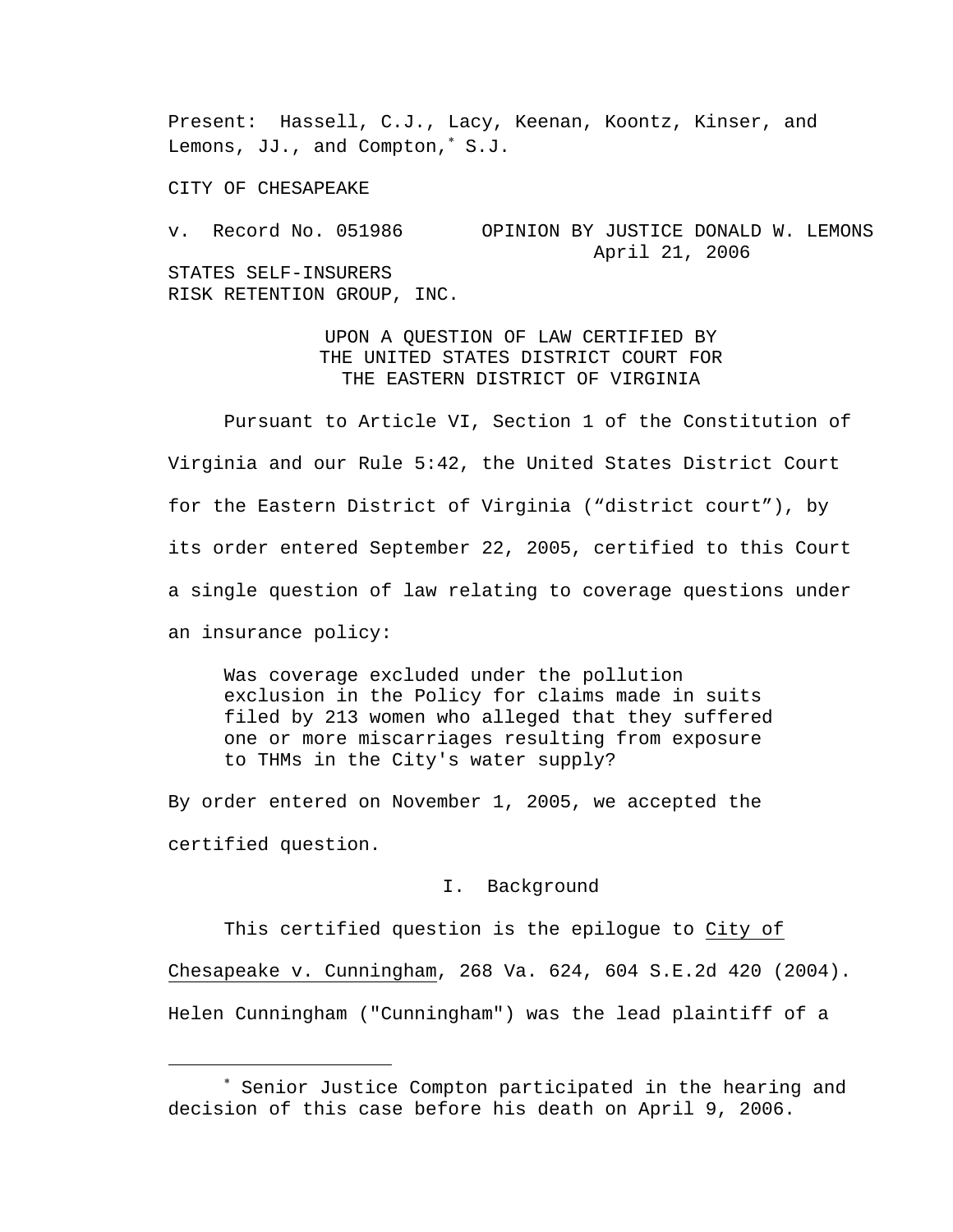combined group of 214 plaintiffs who alleged that their miscarriages were caused by exposure to trihalomethanes ("THMs") in the City of Chesapeake's water system on various dates from 1984 through 2000. These cases were combined for pretrial proceedings under the Virginia Multiple Claimants Litigation Act, Code §§ 8.01-267.1 through -267.9. Cunningham sought recovery for, among other things, an alleged bodily injury due to the consumption of toxic drinking water provided by the City of Chesapeake ("the City"). Cunningham, 268 Va. at 627, 604 S.E.2d at 422. We held that the alleged claims against the City were barred by sovereign immunity. Id. at 640, 604 S.E.2d at 430. The certified question now before the Court addresses whether the City may obtain insurance coverage and reimbursement for its legal fees incurred as a result of the litigation in Cunningham. These fees and costs totaled \$2,413,959.08.

 The case is currently pending in the United States District Court for the Eastern District of Virginia (Norfolk Division), awaiting resolution of the motion to dismiss for failure to state a claim under Federal Rule of Civil Procedure 12(b)(6) filed by States Self-Insurers Risk Retention Group, Inc. ("States Insurance"). If the certified question is answered in the affirmative, there is no coverage and the City is not entitled to reimbursement of its legal fees and costs.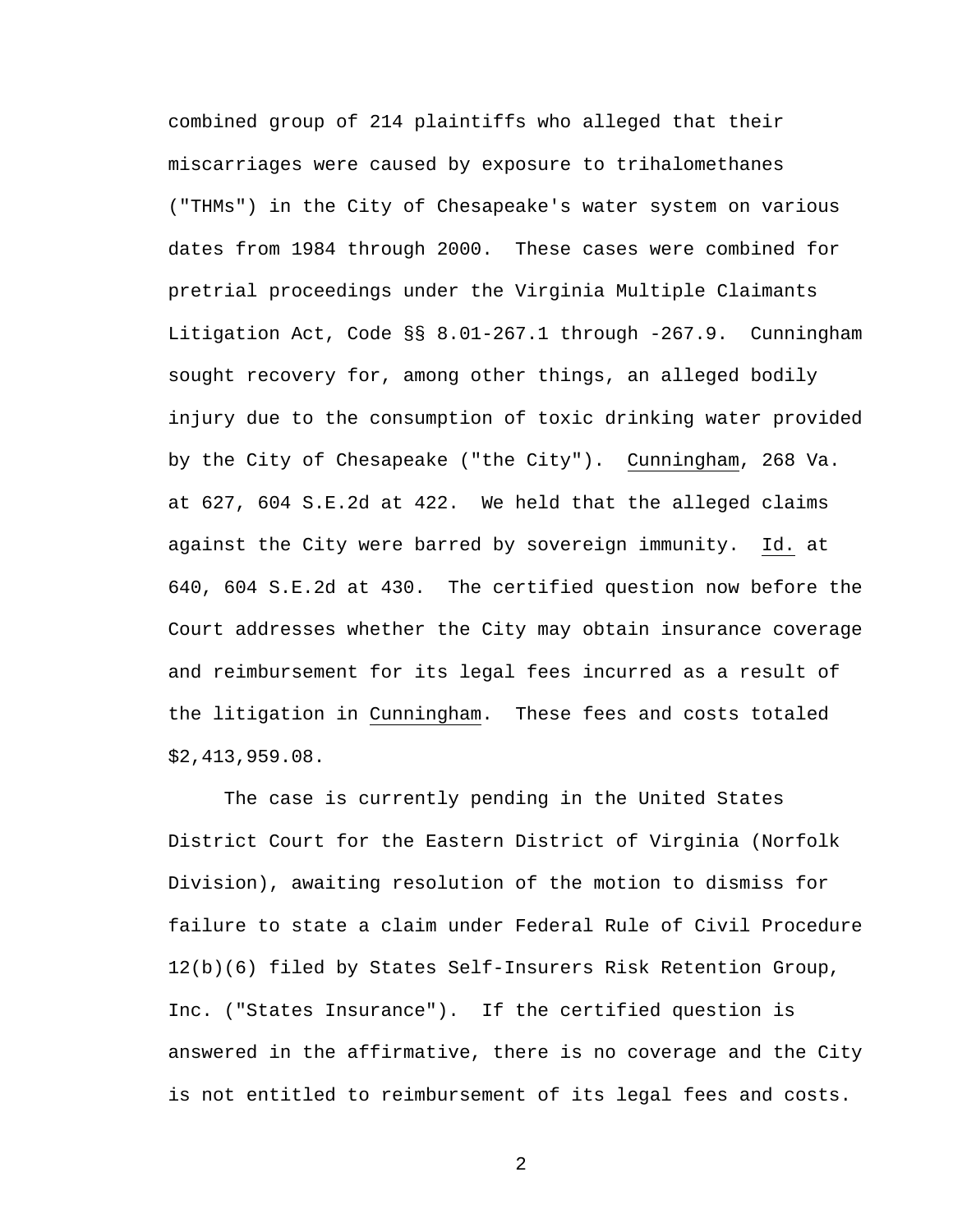If the certified question is answered in the negative, then the federal district court must determine various issues, including the amount to which the City may be entitled from States Insurance.

## II. Analysis

 The City contracted with States Insurance for a "Public Entity Excess Liability Insurance Policy." The dispute, and the certified question, involve the exclusion provision in Section I.B.9.a of that Policy, which states in relevant part that coverage does not apply to any damages for:

*Bodily injury* or *property damage* arising out of the actual, alleged or threatened discharge, dispersal, seepage, migration, release or escape of *pollutants*:

> (1) at or from any premises, site or location which is or was at any time owned or occupied by, or rented or loaned to, any "Insured";

> (2) at or from any premises, site or location which is or was at any time used by or for any "Insured" or others for the handling, storage, disposal, processing or treatment of waste;

> (3) which are or were at any time transported, handled, stored, treated, disposed of, or processed as waste by or for any "Insured" or any person or organization for whom any "Insured" may be legally responsible; or

(4) at or from any premises, site or location on which any "Insured" or any contractors or subcontractors working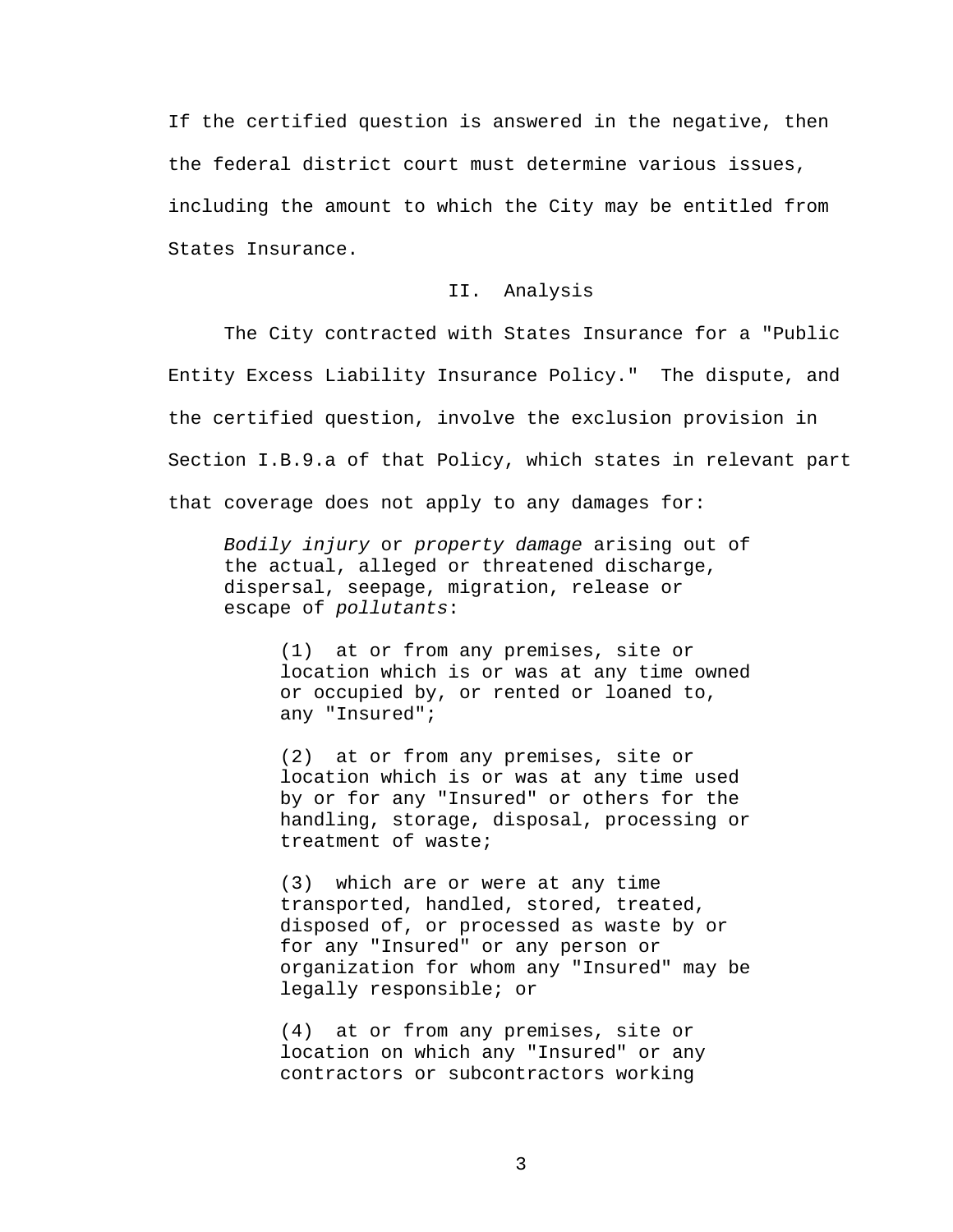directly or indirectly on any "Insured's" behalf are performing operations:

> (a) if the *pollutants* are brought on or to the premises, site or location in connection with such operations by such "Insured", contractor or subcontractor; or

(b) if the operations are to test for, monitor, clean up, remove, contain, treat, detoxify or neutralize, or in any way respond to, or assess the effects of *pollutants*.

The policy defines "bodily injury" as "bodily injury, sickness or disease sustained by a person, including death by any of these at any time." The policy defines "pollutants" as "any solid, liquid, gaseous or thermal irritant or contaminant, including but not limited to smoke, vapor, soot, fumes, acids, alkalis, chemicals and waste. Waste includes materials to be recycled, reconditioned or reclaimed."

The interpretation of a contract presents a question of law. Bentley Funding Group, L.L.C. v. SK&R Group, L.L.C., 269 Va. 315, 324, 609 S.E.2d 49, 53 (2005). The contract is construed as written, without adding terms that were not included by the parties. Wilson v. Holyfield, 227 Va. 184, 187, 313 S.E.2d 396, 398 (1984). When the terms in a contract are clear and unambiguous, the contract is construed according to its plain meaning. Bridgestone/Firestone, Inc. v. Prince William Square Assocs., 250 Va. 402, 407, 463 S.E.2d 661, 664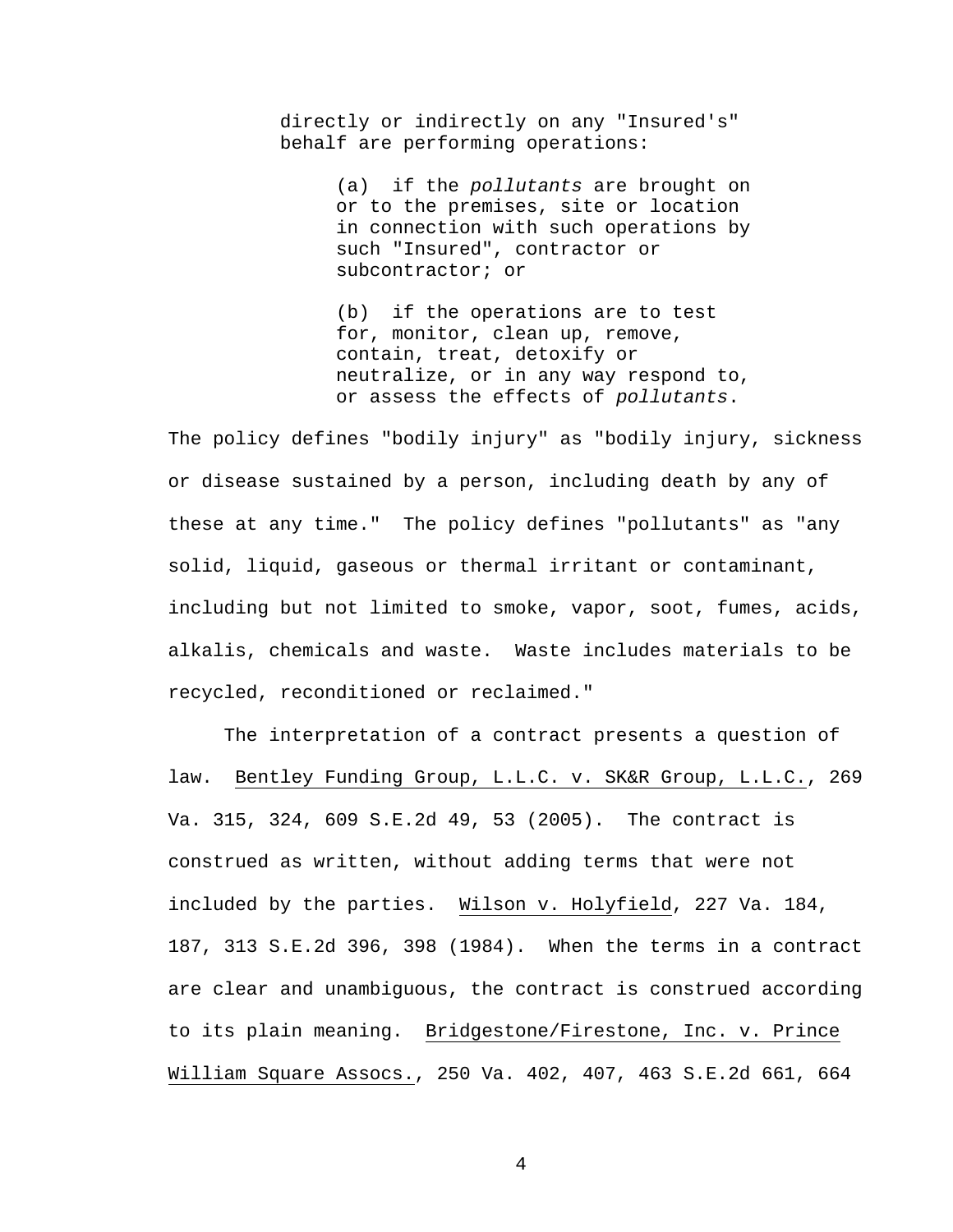(1995). "Words that the parties used are normally given their usual, ordinary, and popular meaning. No word or clause in the contract will be treated as meaningless if a reasonable meaning can be given to it, and there is a presumption that the parties have not used words needlessly." D.C. McClain, Inc. v. Arlington County, 249 Va. 131, 135-36, 452 S.E.2d 659, 662 (1995).

 By definition, the THMs involved in Cunningham are "contaminants." See 42 U.S.C. § 300g-1 (2000); 40 C.F.R. §§ 141.2 and 142.2 (2005); see also Cunningham, 268 Va. at 628-29, 604 S.E.2d at 423 (explaining that THMs have been regulated as contaminants under the Federal Safe Drinking Water Act and its implementing regulations since 1979). Therefore, according to the plain language of the insurance policy in the instant case, because they are "contaminants," THMs are "pollutants."

 The parties have engaged each other and this Court in analysis of the meaning of the various words used in their contract: "discharge, dispersal, seepage, migration, release or escape." For example, the City argues that THMs are "created" by the chemical combination of chlorine and organic matter contained in the water. Because THMs are "created," they are not pre-existent and, consequently, cannot be subject to "discharge, dispersal, seepage, migration, release or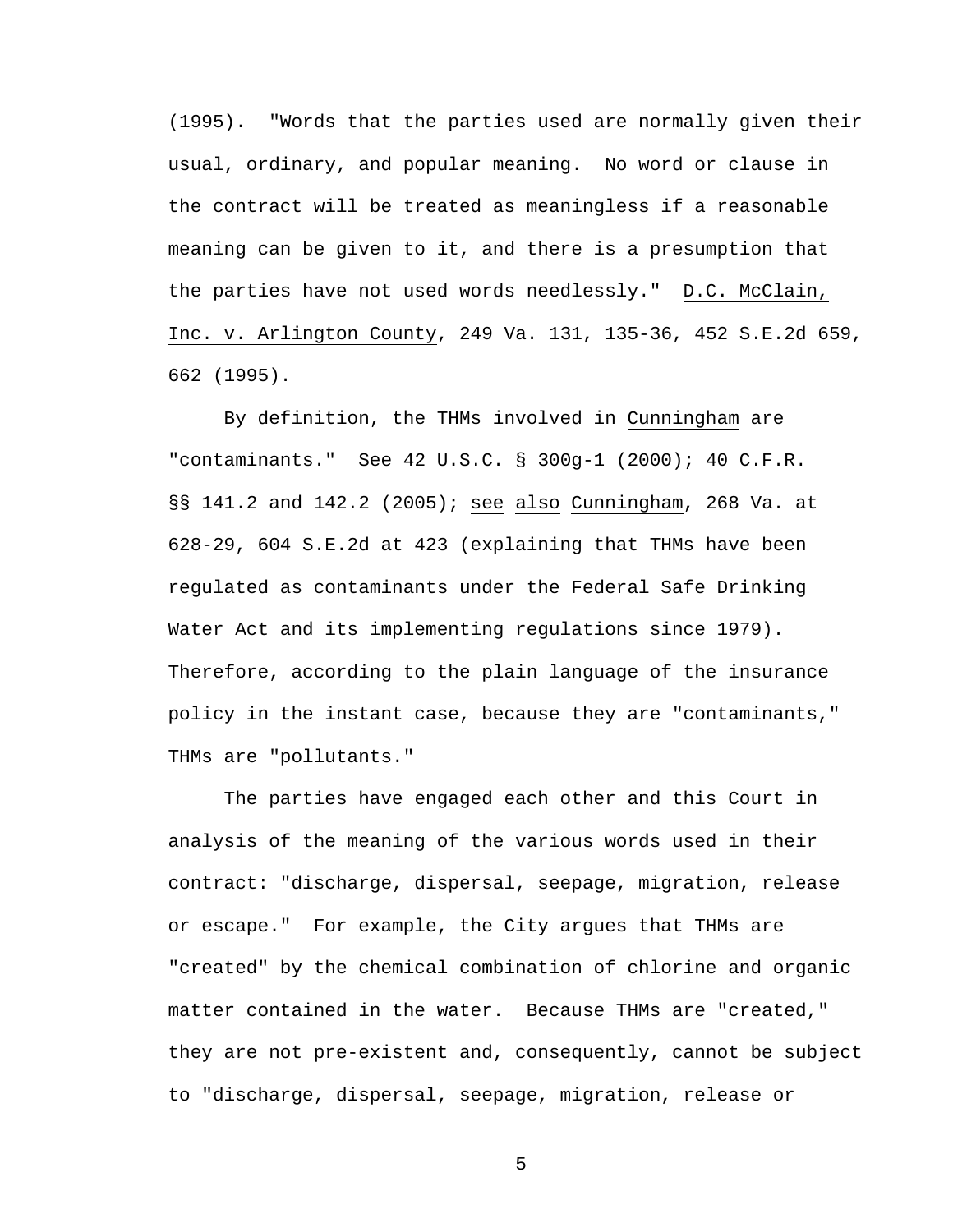escape." However, the City did concede at oral argument that the THMs, however created, were "released" by the City when a customer turned on the faucet in a residence or business.

 While the City's concession alone would resolve this controversy, we need look no further than the underlying motion for judgment in Cunningham to reach the same conclusion. In her motion for judgment, Cunningham alleged bodily injury due to exposure to THMs because "THMs are a poisonous byproduct of disinfection that are disposed of and released into the domestic water at or about the City's water treatment facility or facilities as a result of the process of water treatment and disinfection employed by the City." Cunningham also alleged a "discharge" of THMs by the City. These allegations bring the underlying suit, and its associated legal fees and costs at issue in this certified question, into the ambit of the exclusion provision now before the Court because the legal fees and costs were from a suit involving "[b]odily injury . . . arising out of the actual, alleged or threatened discharge, dispersal, seepage, migration, release or escape of pollutants." (Emphasis added.)

## III. Conclusion

 In their respective arguments, the parties asked the Court to examine how other jurisdictions have resolved similar